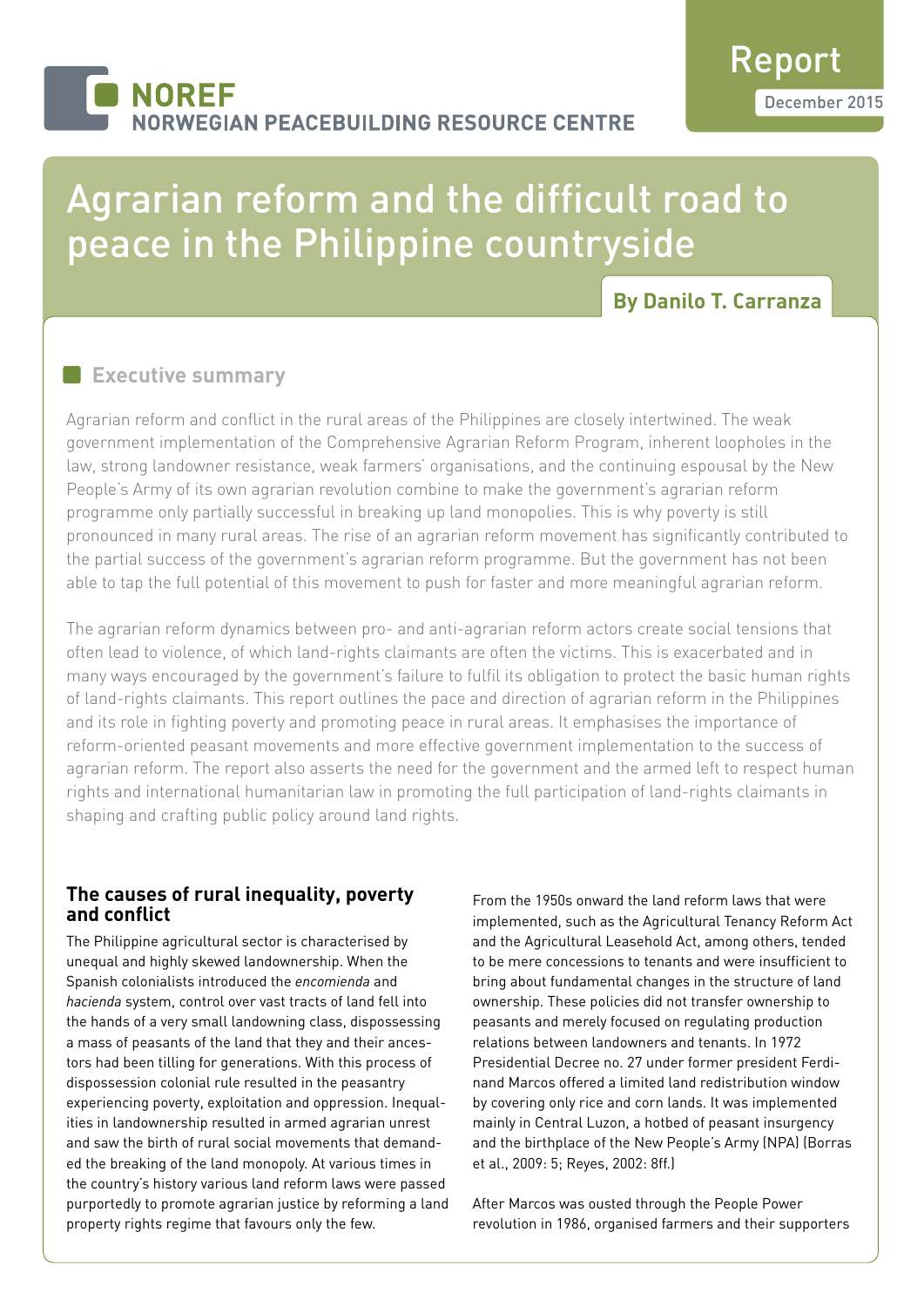demanded the immediate passage of a law on agrarian reform. A broad alliance called the Congress for a People's Agrarian Reform proposed what was called the People's Agrarian Reform Code in an attempt to pressure the new government of President Corazon Aquino to implement agrarian reform. On January 22nd 1987 the Kilusang Magbubukid ng Pilipinas (Peasant Movement of the Philippines), then the largest peasant movement in the country, organised a huge march of peasants to demand the immediate implementation of genuine agrarian reform. The marchers clashed with the police, leading to the infamous "Mendiola Massacre", which caused the death of 13 farmers and injuries to more than a hundred protesters (see Gavilan, 2015). In response to the sustained pressure from various peasant groups Congress finally enacted the Comprehensive Agrarian Reform Program (CARP) in 1988. CARP was supposed to be the watershed in the Philippine peasants' struggle for land (Franco, 2008: 995) and demands for social justice from below. Twenty-seven years later, however, demands for agrarian reform continue.

## **Why land reform?**

More than half of the Philippine population lives in rural areas. Forty per cent of land is attributed to the agricultural sector, employing about one-third of all Filipinos. This sector, however, contributes only 11.3% of GDP (World Bank, n.d.). Yet for a long time vast tracts of the country's best agricultural lands had been in the hands of a very few landowners. This contributed directly to widespread poverty in rural areas. A comprehensive land reform programme was deemed necessary to address rural poverty, with landless farmers and tenants among the most affected groups (ADB, 2009: 3).

Agrarian reform is important to rural democratisation and the land-dependent rural poor's enjoyment of basic human rights. Philippine society is shaped by a land-based power structure and regional rural elites' control of vast tracts of land serves as their ticket to elective office. They are able to perpetuate themselves in power through patron-client relationships. Tenants and ordinary people living on *haciendas* are normally beholden to *hacienda* owners through strict social regulation. Most often, these *hacienda*-bounded rural citizens are unable to exercise their basic rights to association and to vote. These regional elites undermine traditional and indigenous concepts of landownership and restrict poor peoples' political ability to claim land rights (Franco, 2008: 994). The 1988 land reform law was therefore a crucial measure to break up these undemocratic structures by targeting the redistribution of land to landless farmers, farmworkers and tenants.

Secure tenure rights to and control of land also mean access to the fundamental human rights to livelihood and food. Thus, agrarian reform also emphasises land ownership as a human right as enshrined in international treaties and policies, such as the UN Declaration on Human Rights and the International Covenant on Economic, Social and

Cultural Rights, to which the Philippines is a state party (see FIAN Philippines, 2006). The Philippines itself enshrined the right of farmers to own the land they till in the 1987 Philippine constitution, enunciating that the right to land is integral to the attainment of equity and social justice in Philippine society.

Likewise, secure land tenure reduces the vulnerability of disaster survivors. Typhoon Haiyan (locally known as Yolanda) exposed the vulnerabilities of farmers without secure land tenure when some international humanitarian agencies refused to provide humanitarian aid to farmers and informal settlers who were unable to show secure land property rights. The right to humanitarian assistance therefore requires that the land-dependent rural poor have secure land property rights.

## **Comprehensive Agrarian Reform Pro gramme**

Agrarian reform was considered an essential component of the post-Marcos rural democratisation process. And the passage of CARP – in theory at least – took the initial step toward such a democratisation process. In general the programme mandated the distribution of all agricultural lands to landless farmers, farmworkers or tenants under the land-to-the-tiller principle of the 1987 constitution. CARP set a five-hectare landowner retention limit with an additional three hectares for every legitimate heir as preferred beneficiaries. The goal is clear: to promote equity and social justice.

Yet CARP is neither clearly revolutionary, because it does not call for the expropriation of private land without compensating landlords or transferring land to farmers without charge, nor is it conservative, since it does not merely target resettlements, but large, private landholdings. CARP is thus a liberal type of land reform that constitutes a compromise between progressive reform advocates and reform opponents where state-led mechanisms such as compulsory acquisition coexist with marketoriented options such as voluntary land transfer (VLT) options (Borras & Franco, 2005: 336ff.).

There is no question, however, that CARP is more progressive than earlier land reform programmes. Its scope is comprehensive, covering private and public lands regardless of crops (unlike under Presidential Decree no. 27's focus on only rice and corn) or tenure arrangement. Millions of hectares of previously excluded lands that were planted with coconut, sugarcane, rubber, banana, pineapple and others were covered under CARP. The government, through the Department of Agrarian Reform (DAR) and Department of Environment and Natural Resources (DENR), initially aimed to distribute 10.2 million hectares of private and public land to 4-5 million tenants, landless farmers, farmworkers and occupants of public land. This was adjusted to 8.1 million hectares and eventually to 7.9 million. The initial target of 10.2 million hectares was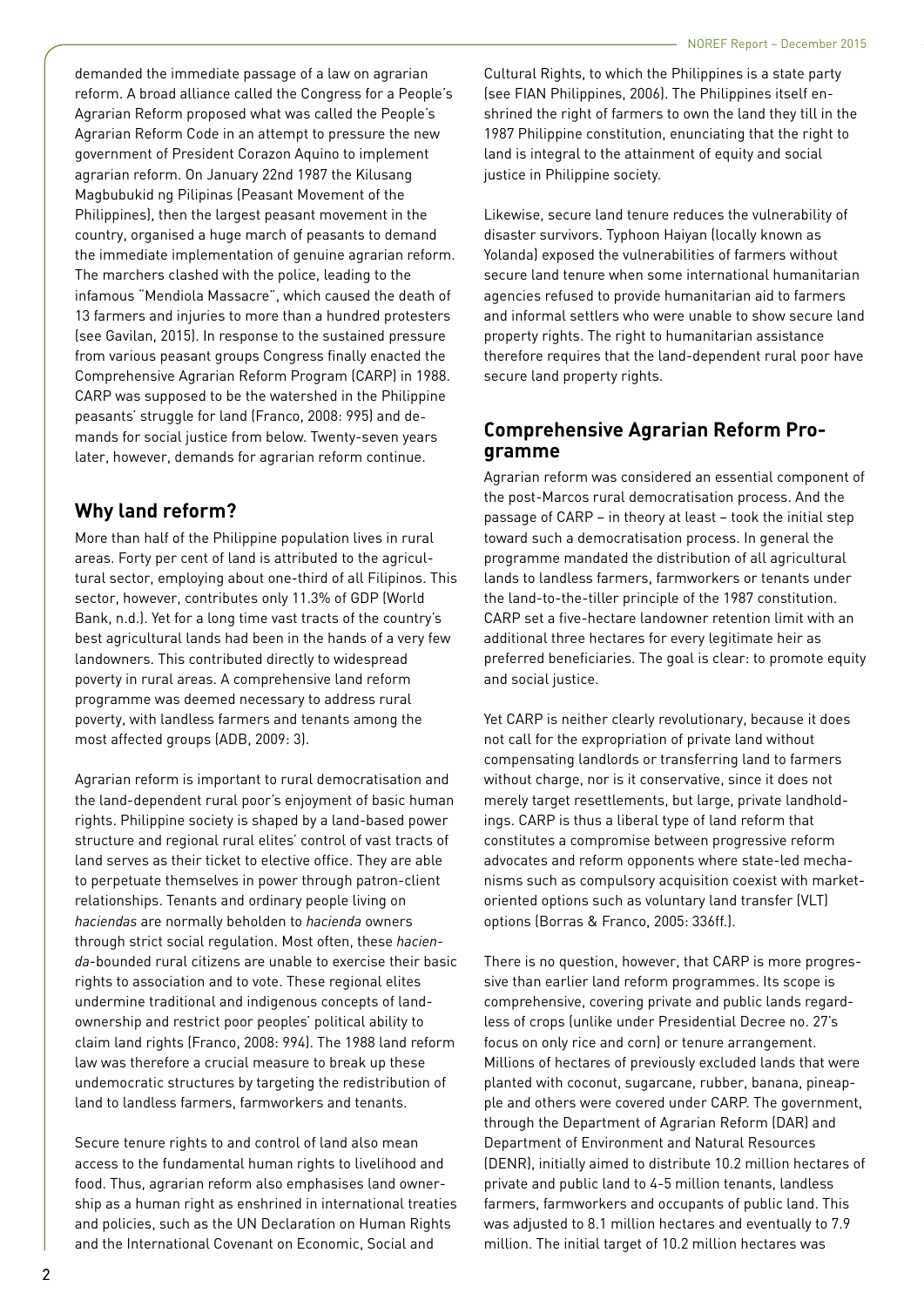based on a nationwide list of landowners called the Lista Saka (List of Farms), which was based on government tax records. Subsequent adjustments were based on the so-called CARP Scope Validation,<sup>1</sup> which supposedly entailed ground-level initiatives to further validate the scope of the agrarian reform programme. To what extent these validations defined actual areas to be subjected to agrarian reform is unclear. But the reduction from the original target was significant and the DAR continues to entertain "new lands" for coverage, which means that the issue of how much land is to be covered under agrarian reform remains uncertain 27 years after CARP took effect.

The Land Bank of the Philippines determines the value of the land using various factors that include level of productivity, fair market value, the market value of adjacent lots and tax assessments, among others. Once the price is established, the landowner is paid by the Land Bank. A portion of the settlement is paid in government bonds, while the rest is paid in cash. A 30-year amortisation period allows less burdensome payments for farmer beneficiaries and gives them plenty of time to fully develop the land. In cases where the value of the land is beyond farmers' capacity to pay, the law provides an "affordability clause", which bases the payment on the productivity of the awarded land (i.e. 2.5% of the gross harvest in the first two years, 5% in the next three years and 10% in the remaining 25 years). Until today it is unclear if the affordability clause was actually put into practice in the amortisation process.

Support services are an integral component of CARP and a right of all farmer beneficiaries. This is to ensure that the beneficiaries will be able to make the land productive through access to technology, credit and market services. In cases of land disputes, farmers should also be provided with legal support to defend their land rights.

In a compromise programme, however, landowning members of Congress had a significant influence on the law, creating several loopholes that allowed landowners to evade, delay or derail land redistribution. These loopholes were reflected in anti-peasant and pro-landowner provisions such as the stock distribution option (SDO) and leaseback agreements, VLT, the exclusion of fishponds and prawn farms, and the exemption of reclassified land (land that was reclassified before CARP took effect in 1988) and areas utilised for livestock production. Reclassified land is land that is specifically declared either by presidential proclamation or local government units ordinance to be reserved or used for residential, commercial and industrial purposes, among others. The programme also suffers from vague procedures for the identification of beneficiaries $^2$  on

commercial and corporate farms, the prioritisation of the distribution of public land over private landholdings, and unclear guidelines for land use conversions<sup>3</sup> (Cruz  $\&$ Manahan, 2014: 934; Tadem, 2015: 2).

In particular the SDO, leaseback agreements and VLT were major constraints to land redistribution. The SDO is an option for corporate land to distribute stocks to farmworkers instead of land.<sup>4</sup> Of 13 SDO cases, Hacienda Luisita, one of the largest and most controversial landholdings, which was previously owned by the Cojuangcos, who are family of President Benigno Aquino III, is a prime example of the circumvention of land redistribution under CARP (see FIAN International, n.d.). The VLT option was a much-favoured way to evade land redistribution. It allowed landowners to transfer land directly to "dummy" beneficiaries, which ensured that the previous landowners maintained control over the land.

Despite its many loopholes, CARP paved the way for farmers' land-rights claims. But with the various loopholes and weak programme implementation it became necessary that claimants should be organised and capable of opposing and resisting the anti-reform initiatives of actors opposed to CARP. As will be discussed below, there are cases where farmers were successful in thwarting these anti-reform initiatives.

The DAR is the main agency tasked with redistributing private lands, while the DENR is tasked with distributing public lands. The political will of the officials and employees of these agencies has directly influenced the pace of agrarian reform over the 27 years of programme implementation, and some administrations have performed better than others.

#### CARP Extension with Reforms

*"CARP remains an orphan program because it is lacking state support, resources, and plain good faith" (Bello, 2008: 3)*

Because the Philippine government was only able to distribute 57% of the targeted land throughout CARP's original mandated period of ten years, the programme was extended in 1998 for another ten years. The major reasons cited for the delayed implementation of CARP were budget constraints on the costs of land acquisition and distribution, including landowner compensation (Bello, 2008: 2), lack of an accurate land registration system, and extensive corruption in the DAR (Cruz & Manahan, 2014: 937). In addition, other major reasons could have significantly

<sup>1</sup> Undertaken in 1993 under DAR secretary Ernesto D. Garilao.

<sup>2</sup> To be identified as a beneficiary a claimant needs to be a landless farmer. This category includes agricultural lessees, tenants, and regular, seasonal and other farmworkers. But there are further conditions; e.g. to be qualified as a farmer-beneficiary, a person needs to be at least 15 years old, a Philippine citizen, willing and able to till the land, and resident of the barangay (village) where the landholding is located.

The requirements for land-use conversions are very stringent. For instance, applications cannot be accepted more than 60 days after the issuance of notices of coverage. The farmers are obliged to pay for the land and not transfer it within ten years. The land should be used for agricultural purposes, of course, since it is classified as such.

The free stocks supposedly give the farmers dividends and profit shares, a seat on the board of the corporation, and the promise that they will continue to work on the land.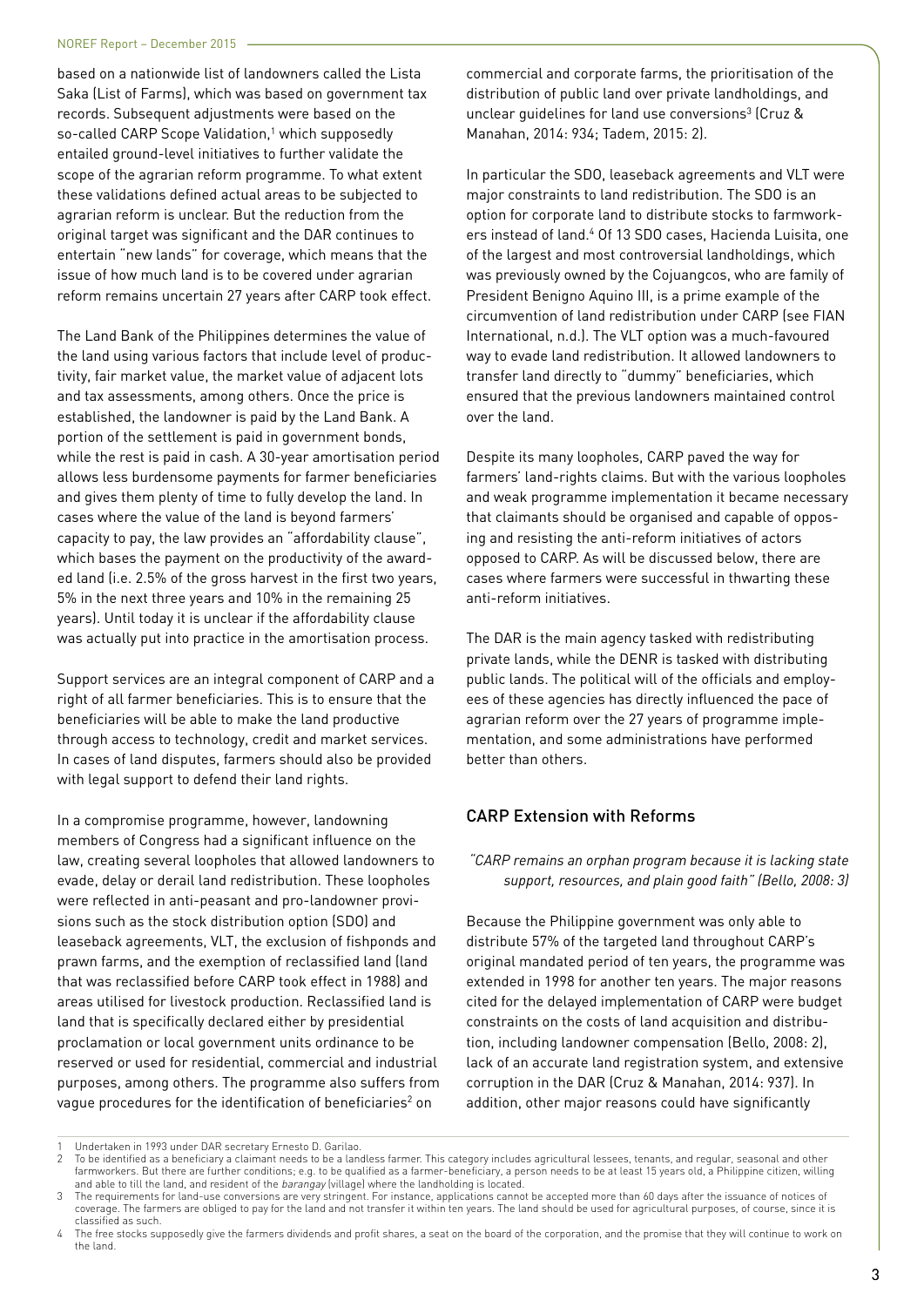slowed down the progress of land redistribution, including: (1) the slow resolution of legal disputes arising from landowners' protests or applications for exemption or exclusion, which normally take more than a decade to resolve; (2) the lack of petitions from strong farmers' organisations in many *haciendas* that are tightly controlled by landowners; and (3) quite simply, the lack of a sense of urgency in government in terms of redistributing land.

While land redistribution brought about significant changes (various studies showed decreases of poverty among agrarian reform beneficiaries), the benefits to the peasantry were limited to those benefitting from land redistribution, while the degree of success depended on many factors, including the quality of support services received by farmers. In this sense, CARP was neither truly successful nor a total failure, since the government was not able to fully cover and distribute targeted land nor provide the support services needed to increase farmers' productivity and income (Cruz & Manahan, 2014: 938).

The passage of the Comprehensive Agrarian Reform Program Extension with Reforms (CARPER) Act on August 7th 2009 gave CARP five more years to be completed. This period was deemed sufficient to complete the land acquisition and distribution programme under CARPER. However, if land distribution is not completed within this extension period, section 30 of Rights Act no. 9700 provides for the continuation of the land redistribution process only with respect to landholdings already issued with notices of coverage (NOCs) or landholdings with pending petitions or legal cases or claims. Landholdings without NOCs or pending legal claims after June 30th 2014 will remain in limbo, unless a bill to extend the DAR's authority to issue NOCs is passed. The expiry of the issuance of NOCs does not affect the continuity of the land distribution process for landholdings with NOCs, including the delivery of support services and legal support for potential agrarian reform beneficiaries.5 The elimination of the SDO and VLT option, the recognition of women as agrarian reform beneficiaries, the prioritisation of the distribution of large landholdings (from 25 hectares upwards), the lack of feasibility of certificate of landownership awards (CLOAs) and the provision of a PHP 150 billion budget (approximately \$3.2 billion), of which 40% should be allocated to the provision of support services, are the most significant changes under CARPER (Manahan, 2013: 10; see Manahan, 2009).

Incumbent president Benigno Aquino III committed to complete the land distribution process under CARPER. With less than a year left in office, however, it is impossible for him to fulfil such a promise. The remaining balance of potential land distribution includes: (1) lands that are still being processed; (2) lands that have yet to be issued with an NOC after the DAR's authority to issue NOCs expired on June 30th 2014; and (3) public lands, including untitled

privately claimed agricultural lands. Farmers and advocates have been campaigning for the extension of the DAR's authority to issue NOCs to ensure the coverage and distribution of the remaining balance of private lands. The balance of public lands, on the other hand, needs to be carefully investigated: many of these so-called public lands are in grey areas, because many public lands are subject to private claims and are under private control. Due to the absence of reliable documentation the actual area that should be subject to agrarian reform also remains unclear. Currently, the DAR is still left with the job of distributing approximately one million hectares of the most difficult and contentious landholdings (Tadem, 2015: 3). This being the case, the most realistic scenario that farmers can hope for is the redistribution of lands that have been issued with NOCs and are being processed. With the DAR's very weak performance, however, many of these lands will remain undistributed during President Aquino's term.

#### Contradictions, loopholes and weaknesses of CARP/CARPER

*"[L]and is freedom from poverty: owning a piece of land, earning from it, sending their children to school and putting a roof over their heads through the fruits of the land will finally allow them to live a life of dignity and pride" (Manahan, 2013: 13)*

It is clear from official data that agrarian reform is far from complete and is beset by major weaknesses. Towards the end of the Aquino administration in 2016 land redistribution is expected to be in total paralysis. In fact, CARP's performance under the present administration is one of the poorest in the country's agrarian reform history. While there is some truth to the contention that most of the remaining balance of land redistribution is extremely contentious, the administration has clearly lacked the will to redistribute those lands without legal impediments, such as Hacienda Matias in San Francisco, Quezon, among others. The government also made DAR employees feel insecure and uninspired by offering them early retirement, which was interpreted by employees to be consistent with an unofficial plan to phase out the programme. Moreover, the DAR created layers of legal-procedural requirements that instead of speeding up the process, created confusion as to how to fulfil these requirements. Even when it was targeting actual redistribution, the current administration seemed to be unable to establish achievable targets, aiming instead for high targets while consistently recording around a 50% shortfall in performance. According to the DAR's reports on its activities, from 2010 to 2013 the Aquino administration distributed only 107,813.48 hectares each year on average, which is far below the Ramos administration's redistribution of 316,678 hectares per year (1992-98) and the Corazon Aquino administration's 141,420 hectares (1986-92) (Cruz & Manahan, 2014: 963).

<sup>5</sup> Meanwhile, the extension for the issuance of NOCs under CARPER has not been introduced. The programme has reached a state of limbo. Civil society organisations submitted a so-called "one-liner bill" to extend the issuing of NOCs, but it has not been passed into law. It is also important to note that only 20% of all beneficiaries received some kind of support services.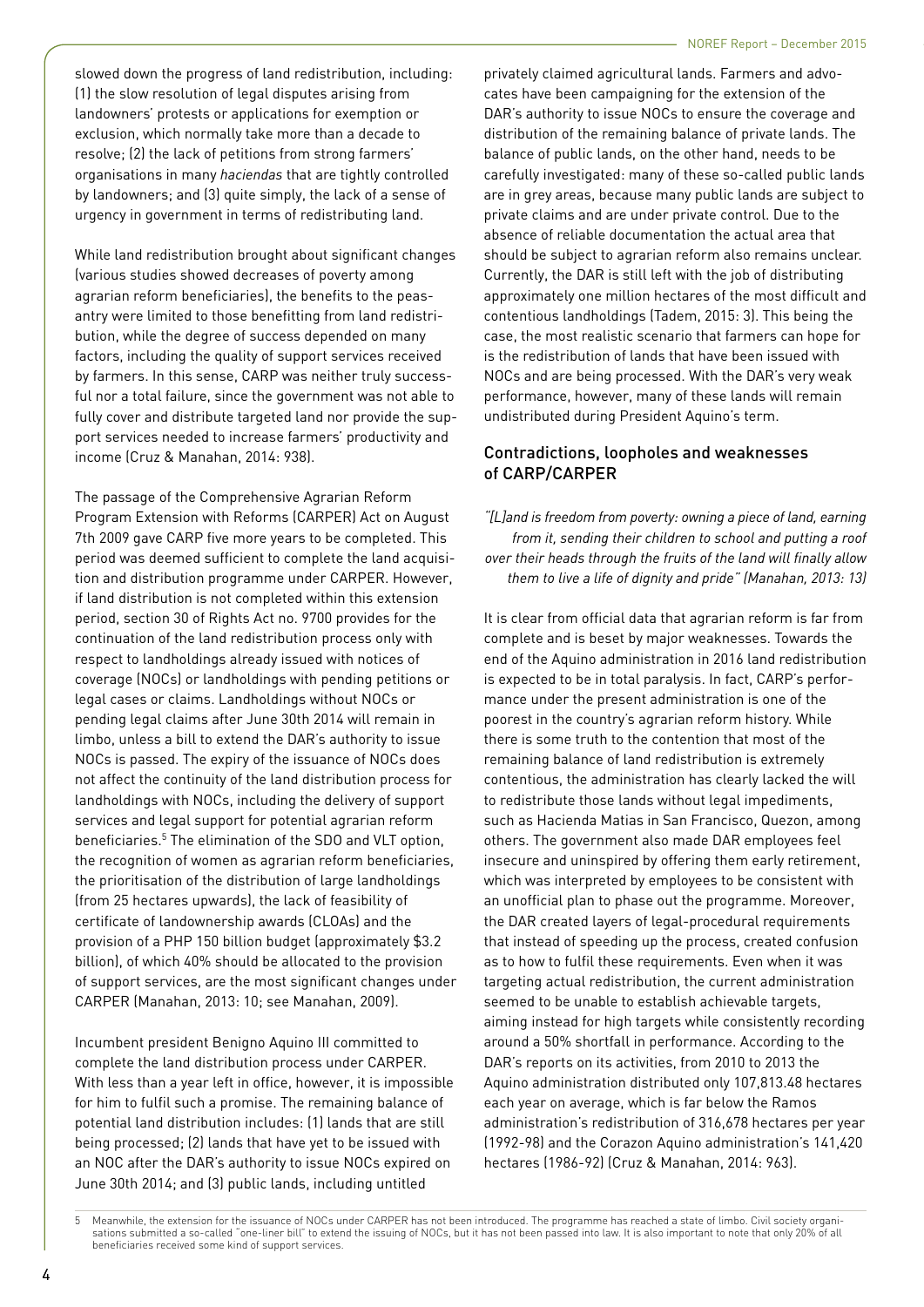#### Accuracy of data

A major obstacle to completing land distribution is the absence of accurate data on the current status of land distribution by the DAR and DENR. It has been proved that the DAR's monitoring system is inconsistent and flawed, making the data unreliable. Moreover, the DAR seems to present a better picture of its achievements than the actual situation (Tadem, 2015: 3). The DAR's data indicates that the official land acquisition and distribution balance as of January 2014 remained at 790,671 hectares, covering a total of 80,867 landholdings, of which 26,571 landholdings (206,536 hectares) have no NOCs.<sup>6</sup> DENR data, on the other hand, has been neither validated nor investigated. Moreover, weak coordination between the responsible authorities and an overlapping of jurisdiction due to the varying classifications under different laws resulted in duplicate reporting or, in other cases, wrongly declared land (Bello, 2009: 46).

At their face value government statistics are problematic, because they contain serious anomalies that need to be dealt with. One example is the inclusion of reports of farmers who are supposed to be beneficiaries of land distribution, but do not yet hold their CLOAs. This issue affects more than 12,000 farmers in the province of Leyte alone. Another problem is the continuing inclusion of ghost land distribution processes in the Autonomous Region of Muslim Mindanao, even though this anomaly was unearthed a decade ago. The titles of private landholdings that had been cancelled and transferred to the government are already reflected as finalised land distributions, even when CLOAs have yet to be awarded and farmers have yet to occupy such lands. It is also unclear how the government will proceed with the redistribution of the so-called untitled privately claimed agricultural lands (UPALs) with an area of 77,000 hectares, because these areas are supposed to be public lands. The DAR has removed UPALs from its list of targets. These issues are fuelling demands to audit the actual status and achievements of CARP/ CARPER.

#### Violence against land-rights claimants

Violence and strong resistance by landlords continue to accompany the peasants' struggle for land in the Philippines. Harassment and intimidation by hired guards, privately paid thugs or paramilitary forces; the filing of criminal cases; and forcible evictions are common forms of violence used by landlords, real estate and mining companies, and agribusiness operators against the rural poor (Borras & Franco, 2007: 69ff.) The state also commits violence against peasants through its police, military and courts, as often occurs when the state pursues or supports land investments via real estate development, mining or commercial plantation projects (Borras & Franco, 2007:

69ff.). Land-rights claimants who are not killed by antireform forces have had to endure immeasurable suffering. And this situation thrives because of the government's incapacity to fulfil its obligation to protect all the country's citizens.

#### Reversals and land conversion

Even reformed lands are not spared from reversals of the redistribution process. Many landholdings have reverted to former landowner through anti-reform judicial decisions. A recent case involved more than 600 hectares in the town of Sariaya, in Quezon. If these reversals continue, at least 2,000 hectares of reformed land and around 1,500 farmers will be affected in Sariaya alone. The number of land conversions have intensified even in landholdings that have already been earmarked for distribution. It is claimed that these lands are inappropriate for agricultural use and should instead be developed for purposes like real estate development, tourism, mining, or special economic zones by foreign and domestic land speculators. Prominent examples include the cases of Casiguran in Aurora, Sumalo in Bataan and Sicogon Island in Iloilo. Aggressive developers are displacing farming communities and using up productive land (Tadem, 2015: 3).

#### Provision of support services

The programme also suffers from acute inadequacies in the delivery of support services. As of December 2013 only 44% of all agrarian reform beneficiaries had access to support services packages, of which 27% were agrarian reform communities that are mainly funded by foreign aid (Cruz & Manahan, 2014: 968; Tadem, 2015: 4ff.) In several cases the inability to deliver timely and adequate support services has prevented agrarian reform beneficiaries from becoming economically viable small farmer-producers (Cruz & Manahan, 2014: 969). In Hacienda Luisita at least 90% of more than 6,000 farmer beneficiaries were forced to informally lease their lands under unjust terms to *ariendadors* (informal lessees) due to the government's failure to provide timely and comprehensive support services after the nullification of the SDO and the eventual land distribution in 2014 (see Ranada, 2014). Others take loans from loan sharks and traders that charge high interest rates (Tadem, 2015: 5). This lack of support services speeds up the reconsolidation of reformed lands into the hands of a few new landowners. Most of these new landowners are the traders or loan sharks themselves who take the land as a form of payment for the loans incurred by farmers. One example is the 540-hectare Superior Agro Industries, in Barangay Pagsangahan, San Francisco, Quezon, where a *barangay* official said that at least 200 hectares of reformed land had been taken over by the local copra (coconut meat) trader after farmers incurred huge debts.

6 The DAR only highlighted the land that had been distributed, but did not show what happened to this land after the beneficiaries received their land titles. For instance, in Hacienda Luisita 95% of the distributed land is now in the hands of so-called "ariendadors", i.e. middlemen/-women that the farmers had to lease their land to through informal contracts because they had no means to make their land productive due to the lack of or delayed provision of government support services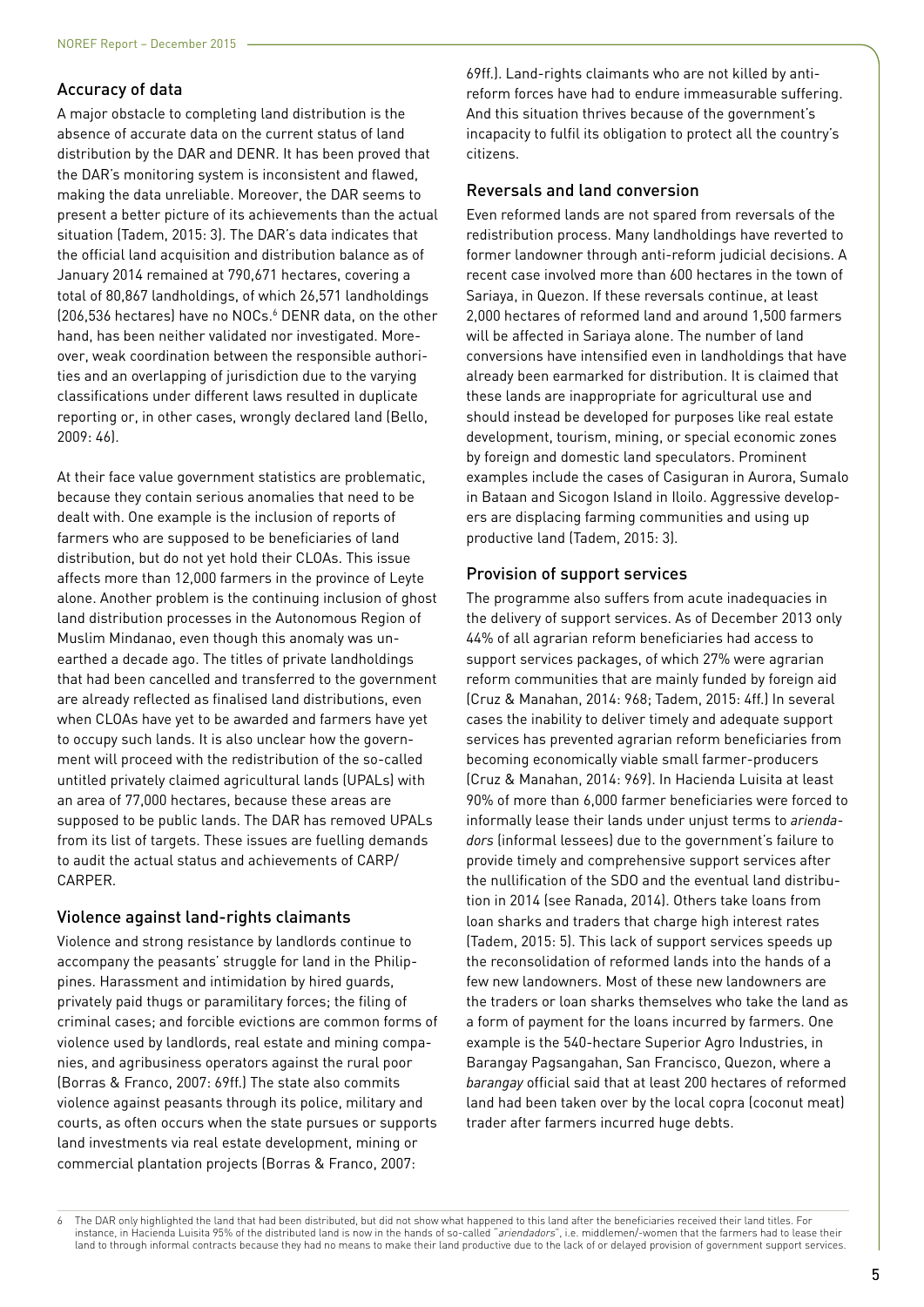### Ghost "achievements" and a conservative, legalistic bureaucracy

Serious doubt regarding the actual achievements of CARP and CARPER is bolstered by "ghost" cases. In the province of Leyte, for example, RIGHTS, an NGO working for the rehabilitation of Yolanda survivors, discovered that at least 12,055 CLOAs affecting 14,000-plus beneficiaries covering 36,685 hectares were not yet distributed, although they were reflected as part of the official list of DAR achievements in 2008, in which the province of Leyte was regarded as one of the best performing provinces in terms of land distribution.

Many advocates and farmers' organisations, however, assert that the main problem attributed to CARPER's poor performance, even though CARPER was supposed to be a stronger version of CARP, has been the conservative and "safety-first" approach adopted by the bureaucracy, particularly current DAR secretary Virgilio de los Reyes. The unofficially declared policy for resolving or handling agrarian issues is to make sure that the DAR and its officials will not commit mistakes in the process of CARP implementation to protect themselves from being sued during and after their terms in office. The result is the tendency to over-analyse the situation, which creates layers of administrative procedures that slow the work of the bureaucracy. A relatively good law can only go so far in the hands of a conservative and legalistic bureaucracy, and will lose the momentum needed to push reform in the countryside.

## Beyond CARPER

The dismal record of agrarian reform under the Aquino administration brings to the fore the continuing gap between theory and practice of post-Marcos governments' commitments to promote equity and social justice in the countryside. The less-than-complete and less-than-ideal state of CARP/CARPER implementation is giving rise to continuing demands for agrarian reform and criticism even from supporters of CARP and CARPER.

In June 2014 around 1,000 participants from various groups, including workers' organisations, church alliances, academics and advocates, organised a People's Agrarian Reform Congress (PARC). This congress called for a new, more radical, irreversible agrarian reform programme that would truly promote equity and social justice. The weaknesses demonstrated by CARP and CARPER over the last two decades (such as the very slow and cumbersome process of implementation and the reversals, exemptions and conversions even of prime food production areas, as well as the failure to protect the basic human rights of land rights claimants), could give this proposal a fresh impetus. This is the reason why some peasant groups are starting to distance themselves from CARP and CARPER and are no

longer pushing for another extension. PARC proposed a new agrarian reform programme that takes the "land-tothe-tiller" principle seriously and will include all cultivated and agriculturally productive lands that are exempted from the current programmes. It also proposed a proper delivery of support services for all beneficiaries in order to develop small-farmholder-based agriculture.

# **Genuine Agrarian Reform Bill**

The debate about CARP/CARPER versus "genuine agrarian reform" had been ongoing even before CARP took effect in 1988. The proposed Genuine Agrarian Reform Bill (GARB) was filed in the previous (14th) Congress as House Bill no. 3059 and was refiled as House Bill no. 252 in the current Congress. This attempt by the national democratic movement to turn the demand for genuine agrarian reform into law through a legislative initiative is laudable. The bill, however, is confronting serious legal challenges because it proposes an agrarian reform framework that would extend the limits of legal boundaries. Many of its proposals, while radically pro-farmer, are deemed to be unconstitutional. These include the following:

- the inclusion/distribution of timberland and mineral lands that are in reality cultivated;
- the inclusion/distribution of livestock areas;
- $\bullet$  the confiscation of sullied landholdings;<sup>7</sup>
- the issuing of notice of the cancellation of transnational corporations' business permits and the taking of these corporations under state control from the date when the GARB is enacted; and
- the vesting of the DAR with primary jurisdiction over the determination of just compensation.

As pointed out in a DAR opinion – one among many on the matter – timberlands or mineral lands are non-alienable state domains. As such, these lands cannot be disposed of or titled for private ownership without violating the constitution. Similarly, commercial livestock areas are deemed non-agricultural in nature and are not covered by the agrarian reform programme. The exemption of livestock areas is reinforced by Supreme Court decisions that affirmed that livestock areas lie outside CARP's ambit (such as the Sutton case in Masbate and the Uy case in the Bondoc Peninsula).

The confiscation of sullied landholdings, on the other hand is considered to be in violation of the constitutionally guaranteed right to due process. Moreover, while the DAR initially determines just compensation, the ultimate decision on such compensation rests with the regular courts and this proposal cannot pass without impinging on the provisions of the constitution.

It is understandable that the proponents of the GARB included the proposal to include forest lands and mineral

Defined by the bill as "(a) those landholdings acquired by their owners through fraud, deception, intimidation or the use of force or violence; and (b) those whose landowners maintain private armed groups which are known to have been involved in extra-judicial killings and abduction of farmers".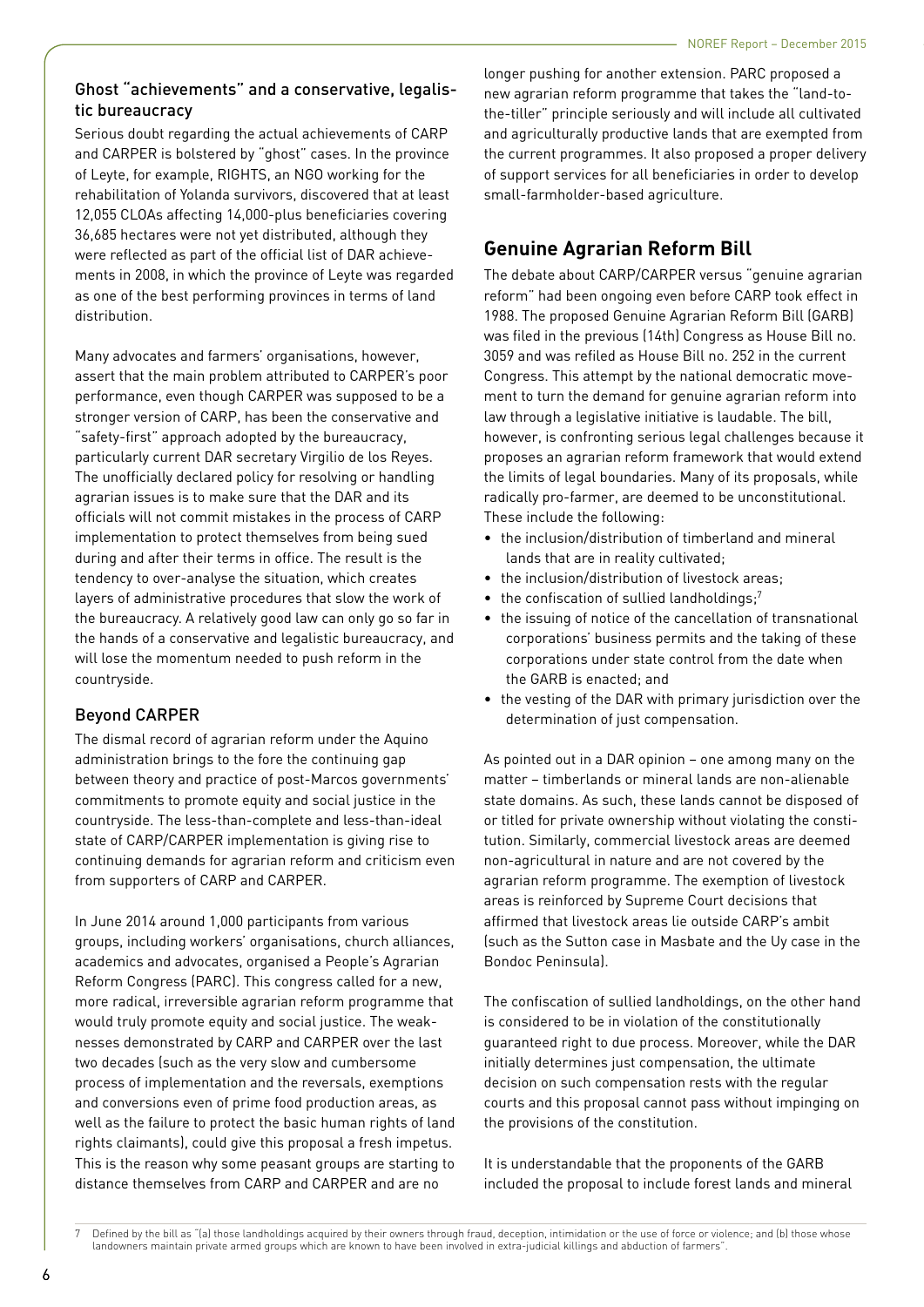lands under agrarian reform. This is because many such lands are actually devoted to agricultural production and have existing social and production relations, where farmers are subjected to oppression and exploitation by claimant landowners. In forest areas at least an alternative policy exists: the government's Community-Based Forest Management Programme (CBFMP) allows forest inhabitants 25 years of tenure renewable for another 25 years.

Many commercial livestock areas, on the other hand, are normally located in coconut-growing areas. In many cases the main source of income in these areas come from agricultural activity (the cultivation of coconut trees) and not livestock raising. Because of this, coconut-growing areas that are simultaneously devoted to livestock production also normally have share tenancy relations between landowners and tenants. $8$  At the very least, therefore, this share tenancy should be changed to a leasehold system as the minimum right of tillers in such areas. But CARP does not even allow the reform of the share tenancy system to a leasehold system in commercial livestock areas due to the "commercial" nature of the land. In some cases farmers are totally divested of their rights, are ejected and are placed in far more difficult situations, because their attempts to change share tenancy through CARP result in court decisions affirming the exemption of livestock areas from CARP coverage.

The GARB is currently pending in the House Committee on Agrarian Reform. The possibility of the bill being submitted to Congress for deliberation is remote due to the serious legal-constitutional concerns about the bill's major proposals. And except for the six lawmakers from the left-progressive party-list Makabayan bloc, the bill is not receiving the support it needs for it to pass into law.

#### "Agrarian revolution"

"Agrarian revolution" is the programme of the revolutionary underground movement represented by the Communist Party of the Philippines (CPP), the National Democratic Front (NDF) and the New People's Army (NPA) – know collectively as the CNN – which promised to change the structure of landlessness and oppression in the countryside. For the CNN the revolution should be achieved through the so-called "national democratic revolution", sometimes referred to as the "people's democratic revolution", a two-step revolution that would involve first removing the feudal, imperialist and bureaucratic-capitalistic characteristics of society and then initiating a socialist revolution. In this context the principal struggle is armed, guided by the Maoist dictum "wave by wave, surround the cities from the countryside". A key element of this strategy is the agrarian revolution, a

programme that aims to mobilise landless peasants in support of the revolution.

The "minimum" programme of the agrarian revolution promises rent reductions and the abolition of usury, while the "maximum" programme advocates the outright confiscation and free distribution of land. Central to the CNN's "agrarian revolution" is the participation of peasants, which should form the main force of the "national democratic revolution". Land rent reduction is aimed at reversing the system of share tenancy in favour of peasants in tenancy areas. Called "*tersyong bliktad"* (reversed sharing), under the agrarian revolutionary programme two-thirds of the share of agricultural production would go to tenants and one-third to landlords. On the other hand, the free distribution component of the agrarian revolution is supposed to take place after the revolutionary victory.

Like the government's agrarian reform programme, the revolutionary programme has not performed according to its promise of liberating the peasants from feudal exploitation, even in areas where the CNN is strong.

The case of the remote poor district of the Bondoc Peninsula in Quezon province in southern Luzon illustrates how the government's programme and the CNN's agrarian revolution contended to obtain the support of landless peasants. As will be shown, an autonomous movement of reform-oriented peasants in the area played a key role in the profound changes that occurred in the agrarian structures in the area. The rights-based autonomous reform movement challenged both the government and the armed movement by demanding respect for peasants' human rights and rights under international humanitarian law.

According to farmers' accounts, the area evolved in the 1980s as one of the NPA's strongholds. Promising feudal liberation, the agrarian revolution initially became a powerful tool in organising the peasantry around the armed struggle. The situation of the Bondoc Peninsula in the 1980s was ripe for such a programme: it was marked by a highly skewed system of land ownership where 44% of the area's most productive land was owned by only 1.1 % of the population,<sup>9</sup> while tenants were condemned to poverty, receiving only 30-40%, and in some instances only 20%, of the gross produce.

In the Bondoc Peninsula the minimum programme of the agrarian revolution would supposedly take the form of *"tersyong baliktad*"*,* which prior to the CARP period would have had a profound impact on tenants' lives. But it was clear that the agrarian revolution was not making any

<sup>&</sup>quot;Share tenancy exists whenever two persons agree on a joint undertaking for agricultural production wherein one party furnishes the land and the other his labor, with either or both contributing any one or several of the items of production, the tenant cultivating the land personally with the aid of labor available from members of his immediate farm household, and the produce thereof to be divided between the landholder and the tenant in proportion to their respective contributions" (Philippines, 1954: part 1).

<sup>9</sup> A 1989 study of the poverty situation in the Bondoc Peninsula was undertaken by development experts from the Asian Institute of Management to inform the design of the Bondoc Development Programme, a bilateral development cooperation between the government of the Philippines and Germany. The study revealed that one of the major causes of rural poverty in the region was the widespread landlessness of farmers due to the concentration of land ownership in a very few hands.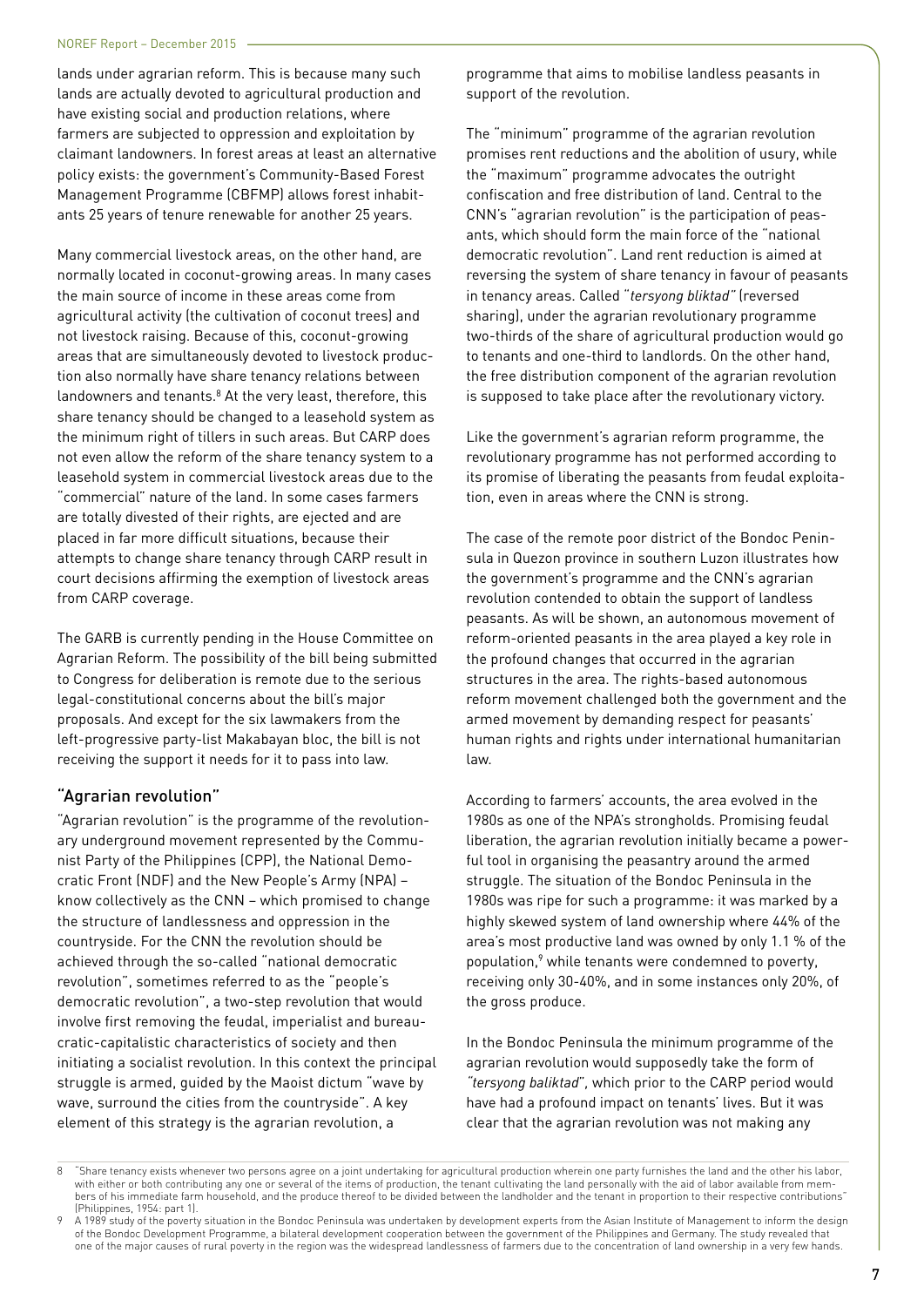substantial progress in addressing feudal exploitation in the area. Towards the end of the 1990s share tenancy persisted, which was a sign of the NPA's failure to implement its programme. Tensions began to show when tenants started to assert their autonomy on how to address feudal exploitation by forming their own independent organisations and seriously engaging with the government's agrarian reform programme. This assertion was inspired by the promise of reform under the government's CARP, as well as by the failure of the armed movement to take peasants' demand for change in the agrarian situation more seriously.

In early 1995 farmers in Barangay Cambuga,10 Mulanay, Bondoc Peninsula, in Quezon province asked for the NPA's support to renegotiate with the landowner for an improvement of the sharing system in a 201-hectare property which at that time was shared 80% to 20% in favour of the landowner. The NPA promised to help, but failed to attend on the date appointed for the dialogue. Without the armed movement to back up the peasants the dialogue turned into a "one-sided tongue lashing" as the landowner condemned the tenants for making such a demand.

Feeling deeply insulted and betrayed, the farmers have taken a more independent path since then in resolving the exploitative share tenancy system. They approached government agencies involved in agrarian reform implementation and were surprised to learn that share tenancy was no longer allowed under the CARP. The DAR, however, revealed that it could not distribute the land because it was in a timber/forest zone and therefore it could not be alienated or titled. This information pushed the tenants to stop giving the share payment to the landowner. A little later the NPA approached them and convinced them to continue paying the landowner's share, claiming that it was not yet time for such an initiative. The tenants stood their ground, however, and asked the armed movement to respect their decision. They also campaigned for the implementation of the CBFMP to secure their tenure over the disputed land. The CBFMP was implemented in 1997.

In another case, two tenants in Sitio Libas,<sup>11</sup> Barangay San Vicente, San Narciso, Quezon, were accused of *estafa*, a criminal offence or fraud, for allegedly not paying the landlord's share in 1996. Despite their denial, the tenants were arrested and jailed and had to sell their *carabaos* to raise the amount needed for bail. Once out of prison, one of the jailed farmers, who claimed to be an NPA courier, helped to organise the tenants and led the petition for the land to be covered under CARP. Later, the tenants discovered that the land was untitled and concluded that it was publicly owned. This prompted them to stop giving the share payment to the landlord claimants, who were the most powerful political family in the locality. After this, the NPA met twice with the tenants' leader to convince them to

continue paying the landowner's share, asserting that the armed movement would implement real agrarian reform at the proper time. The tenants refused this request. Then the NPA started to harass the farmers' leader, accusing him of various "crimes against the revolution", including being a member of the state military's intelligence network. The leader and his family have not lived in the area for almost a decade after surviving an NPA attempt on his life in early 2004.

In another case a group of tenants in Hacienda Villa Reyes, the largest *hacienda* in the Bondoc Peninsula, also petitioned for the distribution of the lands they tilled. The initial petition in 2001 grew and expanded to 13 subvillages in 2003. Over time and after holding sustained dialogues with government agencies, the petitioners discovered that portions of the *hacienda* were in areas classified as timber/ forest areas, i.e. lands that cannot be alienated or privatised, and were thus not covered by agrarian reform. It therefore dawned on the farmers that the landlord's claim of private ownership was bogus, or at least seriously questionable. This encouraged some 300 tenants to stop share payments to the claimant. As in the other areas, the NPA dissuaded the farmers from continuing their nonpayment of the land owner's share. But once again the farmers refused to obey the armed movement.

The farmers were perplexed by the NPA's attitude and could only surmise that it had formed an "unholy alliance" with the landowners in order to stop the advance of the government's agrarian reform programme. The landowners' anti-reform resistance was primarily motivated by a possible break-up of their *haciendas* in favour of small farmers. As former farmer-supporters of the armed movement revealed, the landowners were paying the NPA revolutionary tax, which is an imposition that is normally levied in areas considered to be the armed movement's territory. The NPA needed the financial and logistical support that the landowners provided to advance the cause of its armed struggle. The NPA was also motivated by the belief that any advance of the government's agrarian reform would hamper the growth of the peasant-based revolution. Things took a turn for the worse when the landowners and the armed movement started to use violence to stifle the tenants' dissent.

These violent dynamics have had deadly consequences for the farmers. Between 1998 and 2013 six leaders of the Bondoc Peninsula's land rights claimants were killed: four were killed by armed thugs linked to landlords and two were killed by the NPA, with one leader barely escaping an attempt on his life. Many farmers also faced physical injury and displacement, and more than 200 farmers were jailed when landlords started to criminalise the peasants' reform initiatives.

11 A sitio is a territorial enclave that forms part of a barangay.

<sup>10</sup> A barangay is the smallest political and administrative division in the Philippines, equivalent to a village.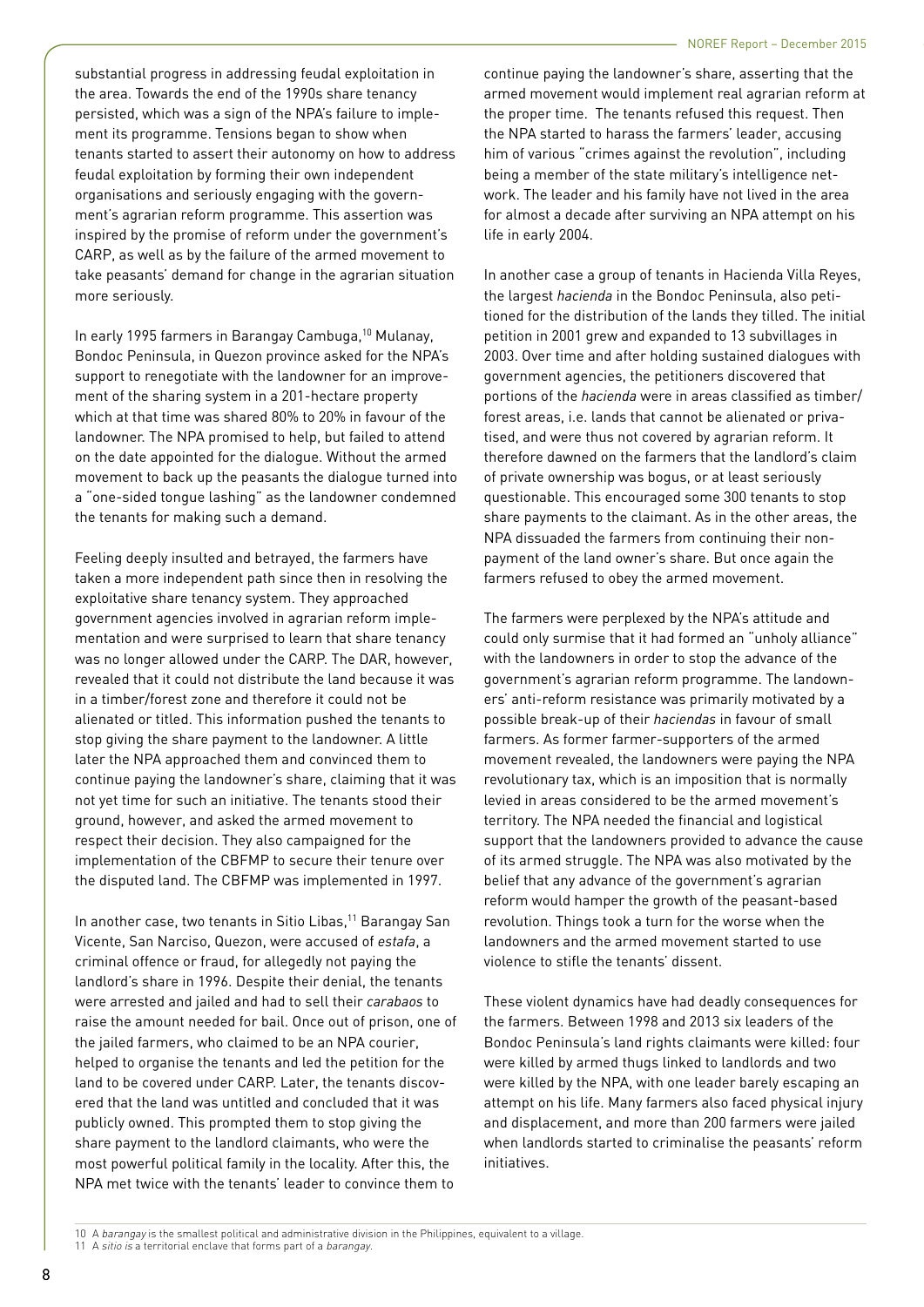Nevertheless, the combined anti-reform resistance of the landowners and the NPA failed to dampen the tenants' reform initiatives. In pursuing their land rights the farmers were ably assisted by community organisers who worked with an NGO whose programmes were designed to improve farmers' land tenure rights. These organisers help to increase the momentum of the government's agrarian reform programme by raising tenants' awareness of their legal rights, assisting in establishing tenants' organisations and facilitating discussions with the relevant government agencies. Initial but very significant reform successes also proved crucial in further swaying tenants' support for the government's agrarian reform programme. This was highlighted by the dramatic reinstatement of 55 forcibly evicted tenant families in Barangay Catulin, Buenavista, Quezon province in September 1999 through a government inter-agency task force led by the DAR together with the Armed Forces of the Philippine, the Philippine National Police and other government agencies.

The most recent of these reform successes was the reinstatement of the agrarian reform beneficiaries of Hacienda Matias on July 2nd 2015. This is by far the most impressive showcase of CARP/CARPER under President Aquino. A steel gate and concrete wall that symbolised the landowners' control over the land in Hacienda Matias were dismantled and removed during the DAR's operation to reinstate farmers and pave the way for the initial group of farmer beneficiaries to fully exercise their right to land. Two hundred policemen and around 60 military personnel were mobilised for the project and showed that the full force of the law, which had been weak and inadequate for some time, was needed to achieve successful agrarian reform in an area with known strong anti-reform resistance. This is a formula that could have made CARP/ CARPER more effective, if only the government had learned from the experience of the Barangay Catulin farmers in 1999. But even the Matias reinstatement was largely a result of relentless social pressure in terms of which the farmers had to set up camp in front of the DAR in Manila for over two months to push it to reinstate them and decisively address the landowner's recalcitrance by using the full force of the law.

Tenant farmers in the Bondoc Peninsula have been claiming their right to land under the law since the mid-1990s, which is reflective of a continuing strategic shift in peasant strategies to confront poverty and exclusion. Yet the case of the Bondoc Peninsula may be an exception. The success of the reform initiative in the peninsula was a product of: (1) a relatively strong mass movement that was capable of exerting sustained social pressure to make the law a malleable tool for social change, and (2) the presence of NGOs working to organise tenants, and legal advocates, which initiated a serious national and international campaign in support of the demands of the farmers and for respect for human rights and international humanitarian law. Unfortunately, these factors may not be present in other areas of the country.

### **Conclusion and recommendations**

Land is a scarce natural resource. For the land-dependent rural poor land is a basic requirement for a dignified existence. In the Philippines, this has been a major demand of the rural poor, a demand that has historical, moral, legal and political bases. This demand, unfortunately, remains largely unfulfilled. Thus, a rural insurgency is continuing to grow as a result of this unkept promise. Agrarian reform, therefore, remains relevant to peacebuilding in the Philippines.

In the decades prior to CARP the armed left was able to mobilise landless rural poor around the so-called "agrarian revolution", which was the main option available to the rural poor due to the absence of a viable government agrarian programme. But post-Marcos changes in the policy environment brought about new political opportunities for the rural poor to confront their poverty and exploitation. The NPA failed to adjust to this changing reality, especially when CARP and landless peasant reform initiatives started to gain ground. Instead, it attempted to thwart the government's reform programme, resulting in many instances of abuse of the human rights of land-rights claimants. This antagonism is primarily driven by the belief that any inroads by state-led agrarian reform legitimises the state, which in turn weakens peasant support for the armed movement. Part of this antagonism had to do with the NPA's ability to claim effective territorial control, which entails the solid support of actors or groups, including landlords, in such territory. For landlords and businesses this support translates into the payment of revolutionary taxes. The emergence of autonomous reform movements threatened this territorial control and undermined the underground movement's agrarian revolution programme. And when social tensions between reform-oriented movements and landowners arose, the NPA mediated to assert its authority as a regulating mechanism and to ensure that peasants did not pursue their land-rights claims under the government's agrarian reform programme. However, this directly benefits the landowners' aim to keep their *haciendas* intact. Violence becomes the last recourse of both the NPA and landowners when reform-oriented initiatives spin out of control.

This attitude towards agrarian reform lends credence to the presumption that in many isolated rural areas where the NPA still has an effective presence the implementation of the government's agrarian reform programme will be even weaker, especially without powerful reform-oriented land-rights claimants. It would be worthwhile, therefore, to ask the government to what extent agrarian reform has penetrated large *haciendas* in isolated areas of Masbate, Camarines Sur, Albay, Negros Oriental, Negros Occidental, and many of the provinces of Mindanao, among others. In Masbate, for example, almost 50% of land acquisition and distribution comprises voluntary land transfers, where dummies are suspected to have been used as beneficiaries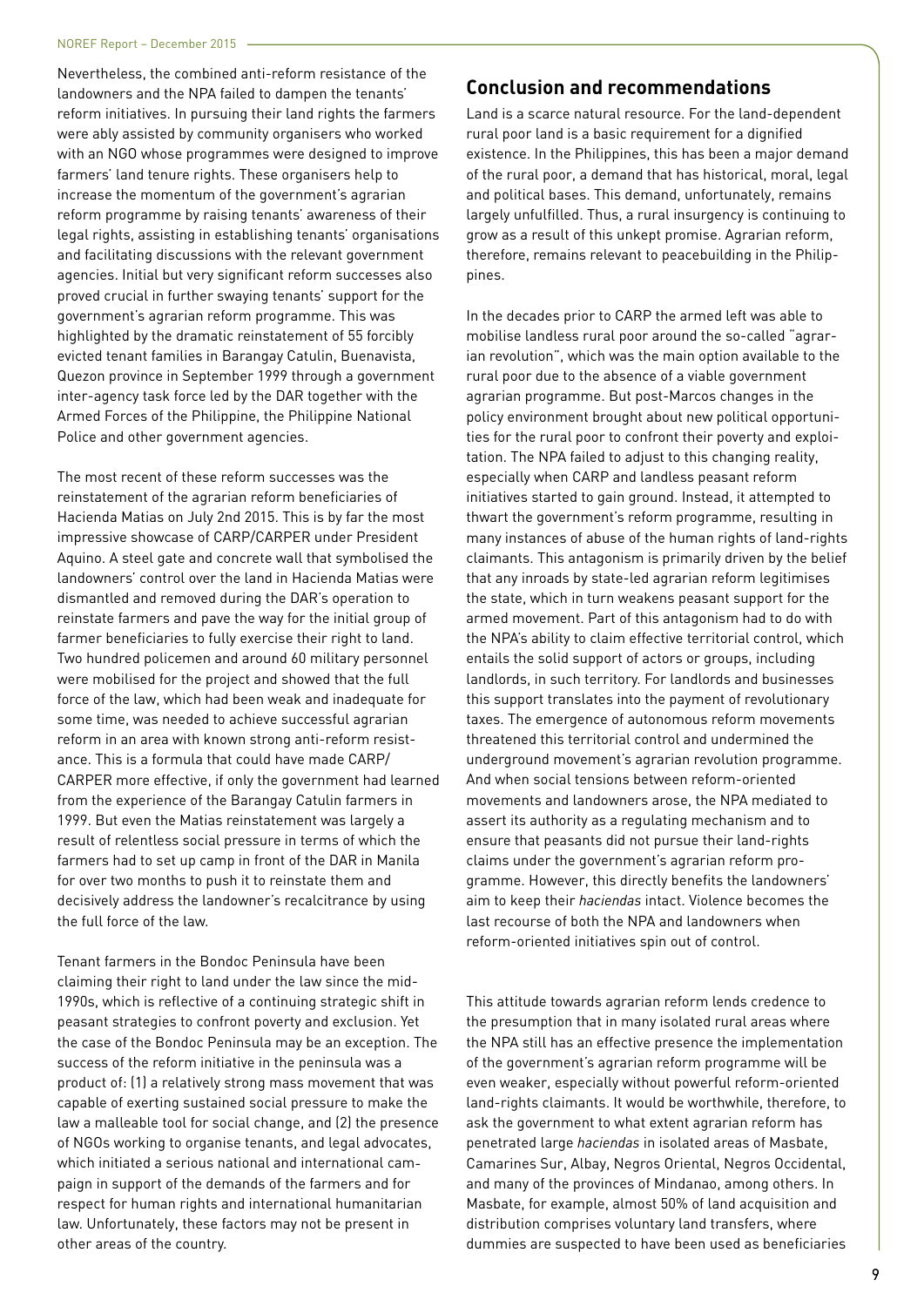so that the government can claim that land distribution has taken place even as landowners retain effective control of the land.

It is clear that the government's agrarian reform programme is delinked from its peacebuilding efforts. Even in conflict sites like the Bondoc Peninsula there is no clear indication that agrarian reform is being implemented with a sense of urgency to assist farmers embroiled in land conflicts, despite the presence of such programmes as PAMANA, which defines agrarian reform, among others, as a foundation of peacebuilding. In government agencies like the DAR and DENR there is hardly any literature and plans that link peace and agrarian reform. In some cases where CARP/CARPER have been successful, such success was the result of the determined and unrelenting social pressure of land-rights claimants such as those in Hacienda Matias.

In the Bondoc Peninsula a recent \$2.4 million peacebuilding project<sup>12</sup> undertaken by the International Labour Organisation with support from the Japanese government and the UN Trust Fund for Human Security ironically did not include support for resolving land conflicts because this was considered to be "too political". The farmers were left to pursue their land-rights claims on their own and were fortunate to have NGO allies that assisted them, however limited this assistance sometimes was, in their struggle for land rights. That the agrarian reform successes in the Bondoc Peninsula affected peace and promoted peaceful communities is largely an afterthought – not a conscious effort by the government.

This is despite the fact that many of the reported violations of the Comprehensive Agreement for the Respect of Human Rights and International Humanitarian Law (CARHRIHL) between the government and the CNN were land-related abuses and/or violations. In fact, the first two cases that were filed at the Joint Monitoring Committee (JMC)13 in 2004 were by land-rights claimants from the Bondoc Peninsula, because these claims involved acts that were violations of the CARHRIHL even while criminal cases were also being filed at the regular courts. Land-rights claimants hoped that such submissions would prod the government to give them protection from harassment. They also hoped that the government would speed up the resolution of their agrarian claims in light of its supposed peace efforts.

While some of the witnesses in these cases were for a time covered by the government's Witness Protection Programme, the resolution of agrarian reform issues that triggered the conflict dragged on, taking more than ten years to be resolved. The same is true in the cases of the reported killings of peasant leaders in Masbate in 2007 and 2008, where the land issues that triggered the conflicts remain unresolved to this day. This kind of treatment reduces government action to a counterinsurgency response instead of a peacebuilding response that addresses the root cause of the problem.

What can be done at this point? Unfortunately, this question is not easy to answer. As a part of the substantive issues in the peace talks, the agrarian reform agenda can easily make or break these talks due to the radically different agrarian reform approaches of the underground movement and the Philippine government. As the actor in power, however, the burden of showing that the current agrarian reform programme works falls squarely on the government. It is precisely the less-than-ideal state of the government's agrarian reform initiative that gives legitimacy to the continuing demand of the CNN for genuine agrarian reform. But is it still possible for the government to strengthen the implementation of CARP/CARPER,<sup>14</sup> a programme that has obviously lost momentum and its former supporters.

The future of CARPER itself is unclear. The government's legislative efforts to pass a law to extend the mandate of the DAR to issue NOCs is in limbo, especially as elections have become the priority of members of Congress. It is also more difficult to expect the measure to pass after the 2016 elections without any visible momentum from pro-reform movements in the country. The attitude of the next government will determine whether agrarian reform will still occupy an important part of the government's agenda after the 2016 elections. None of the presidential candidates so far has outlined a clear agenda for the continuity of agrarian reform as a priority agenda for the landless rural poor or as part of the peace effort of the future government they wish to head.

## **Moving forward**

Notwithstanding the current government inertia, CARP/ CARPER offers significant opening for independent initiatives around the transformation of conflict in provinces that are considered as agrarian hotspots. These independent initiatives should build from the inroads of CARP's land distribution activities and should demonstrate and/or showcase agrarian reform as an important measure in promoting peace and development in the countryside.

<sup>12</sup> The Inter-Agency Programme to Nurture Peace, Security and Decent Work through Local Development in Conflict Areas of the Philippines (Bondoc Peninsula) was implemented from 2010 to 2013 to: (1) expand livelihood assets and increase the productivity of communities through the provision of decent work and livelihood opportunities for vulnerable groups in the Bondoc Peninsula; and (2) to improve the coordination and cooperation of local government units, civil society organisations, the private sector and community organisations to achieve local socioeconomic development and peacebuilding.

<sup>13</sup> This mechanism was supposed to be used by the government and the CNN parties to submit complaints regarding human rights violations. In the two cases that were submitted by land-rights claimants from the Bondoc Peninsula the government never issued a statement in support of the complainants. Over the years the JMC served more as a propaganda platform where each party used JMC statistics to accuse the other of violating human rights and international humanitarian law.

<sup>14</sup> CARPER, with its positive provisions, still offers the most realistic option for peasants, given the balance of forces in society. But a precondition for its success is the involvement of an implementing agency with the political will and the necessary sense of urgency to implement the law.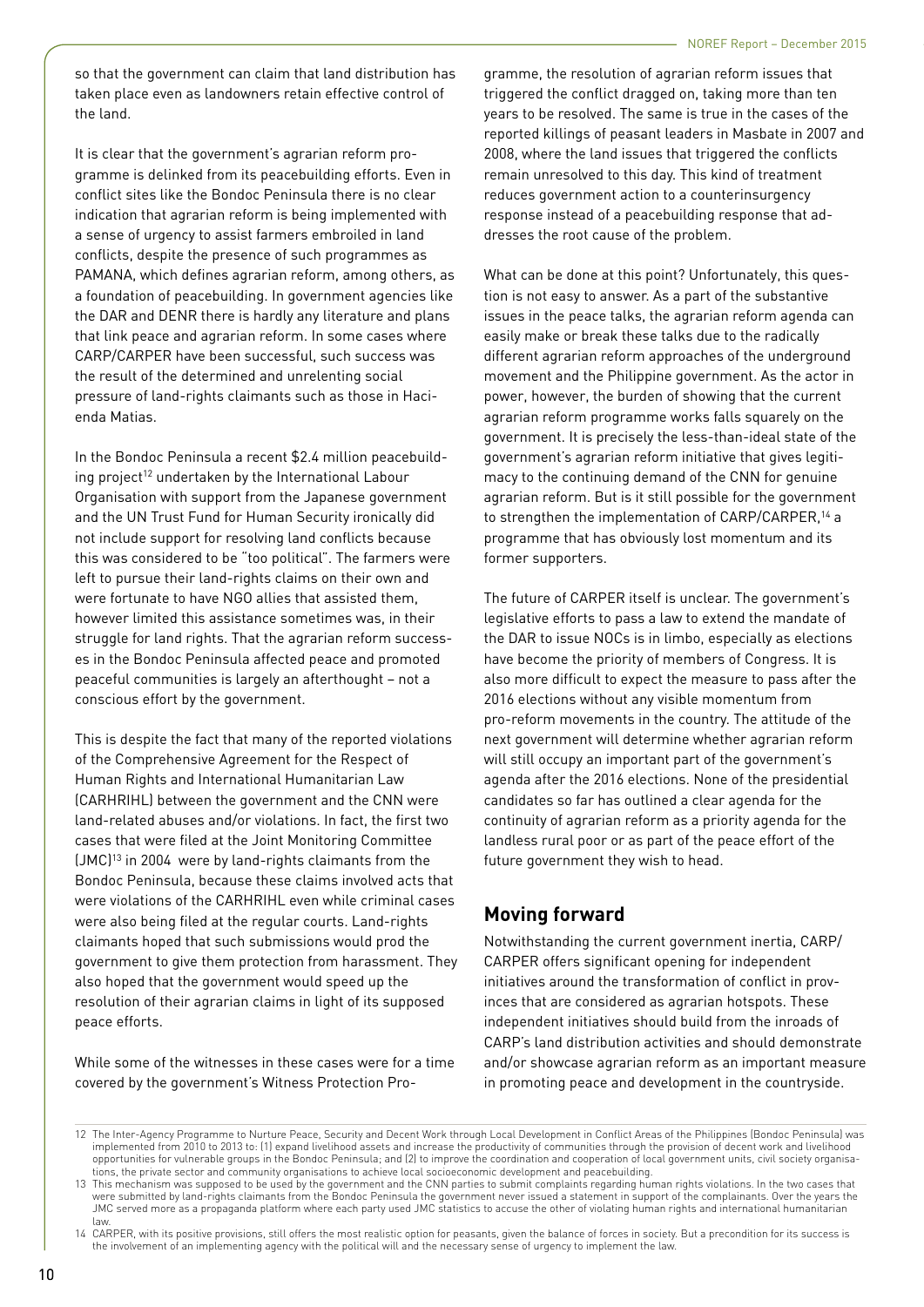This may take the form of comprehensive post-land distribution productivity and enterprise development programmes in selected agrarian hotspots that could include Hacienda Luisita, the Bondoc Peninsula, areas in the Bicol region, Negros Island, the Leyte-Samar area and parts of Mindanao.

Support should be given for the holding of a national dialogue before and after the 2016 elections to insert the question of agrarian reform into the election discussions and to push the newly elected government to more meaningfully implement agrarian reform. This dialogue should include pushing for the extension of the power of the government to issue NOCs and the need for an audit of CARP/CARPER. The dialogue should also include discussions around the need for faster and fairer implementation of the Indigenous Peoples' Rights Act.

A civil-society-led independent audit of CARP/CARPER's status should be supported as part of the effort to determine the current status of farmers and the agrarian reform programme. Priority geographic areas for such an audit should be the various agrarian hotspots so that remedial measures can be recommended to improve the policy and implementation of agrarian reform.

Support should also be given to programmes that would promote dialogue to resolve land-based conflicts in selected areas. In these dialogues a multistakeholder approach could be adopted to encourage a range of actors to be involved in the resolution of the various issues. This should include rights holders and rights bearers.

As to the peace talks, a national-level, strong and respected third-party peace mediator should be established to influence the government and the CNN to sit down and thrash out possible initial steps toward peace talks. This group should include influential personalities and church leaders, and civil society groups working for human rights, land rights and international humanitarian law, among others. Such a group should also contribute to the drawing up of an agenda that is key to peace talks, including the issue of agrarian reform.

## **References**

ADB (Asian Development Bank). 2009. *Poverty in the Philippines: Causes, Constraints, and Opportunities*. Mandaluyong: ADB.

Bello, W. 2008. "Broadening and reinforcing the benefits of land reform in the Philippines." Policy Brief. Manila: Senate Economic Planning Office.

Bello, W. 2009. *The Anti-development State: The Political Economy of Permanent Crisis in the Philippines*. Pasig City: Anvil.

Borras, S. M. & J. C. Franco. 2005. "Struggles for land and livelihood." *Critical Asian Studies*, 37(3): 331-61.

Borras, S. M. & J. C. Franco. 2007. "Struggles over land resources in the Philippines." *Peace Review: Journal of Social Justice*, 19(1): 67-75.

Borras, S. M. et al. 2009. *Anti-land Reform Land Policy? The World Bank's Development Assistance to Agrarian Reform in the Philippines*. Quezon City: Focus on the Global South-Philippines.

Cruz, J. P. & M. A. Manahan. 2014. "CARPER diem: a socio-legal analysis of the state of the comprehensive agrarian reform program in the Aquino administration." *Ateneo Law Journal*, 59(3): 930-1006.

FIAN International. n.d. "Hacienda Luisita: a decades-long struggle for the right to food." ‹http://www.fian.org/library/ multimedia/hacienda-luisita-timeline/›

FIAN Philippines. 2006. *Running Amok: Landlord Lawlessness and Impunity in the Philippines*. Final Report of the June 2nd-15th 2006 International Fact-finding Mission on Agrarian Reform-related Violations of Human Rights in the Philippines. Quezon City.

Franco, J. C. 2008. "Making land rights accessible: social movements and political-legal innovations in the rural Philippines." *Journal of Development Studies*, 44(7): 991- 1022.

Gavilan, J. 2015. "28 years on: still no justice for Mendiola Massacre victims." Rappler, January 22nd. ‹http://www. rappler.com/move-ph/81659-still-no-justice-mendiolamassacre›

Manahan, M. A. 2009. "CARPER and the continuing struggle for land." ‹http://www.focusweb.org/philippines/ content/view/307/52/›

Manahan, M. A. 2013. *The State of Agrarian Reform under President Benigno Aquino III's Government. Beyond the Numbers: A Struggle for Social Justice and Inclusive Rural Development*. Quezon City: Focus on the Global South-Philippines.

Philippines. 1954. An Act to Govern the Relations between Landholders and Tenants of Agricultural Lands (Leaseholds and Share Tenancy). Act no. 1199, August 30th. LawPh*i*l Project, Arellano Law Foundation. ‹http://www. lawphil.net/statutes/repacts/ra1954/ra\_1199\_1954.html›

Ranada, P. 2014. "Lack of support for farmers drives abusive 'aryendo' system." Rappler, June 11th. ‹http:// www.rappler.com/nation/60272-lack-support-servicesaryendo-system-hacienda-luisita›